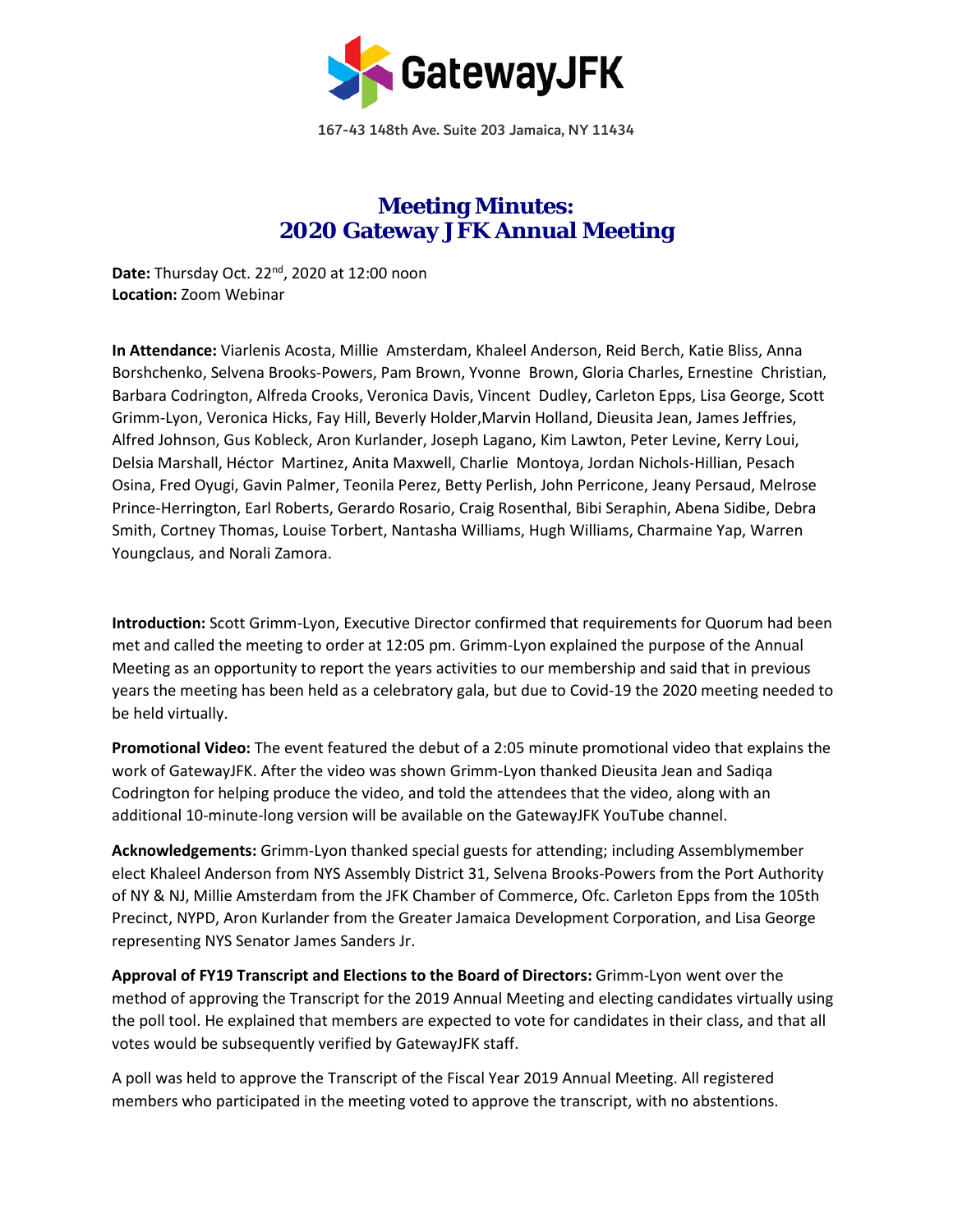

167-43 148th Ave. Suite 203 Jamaica, NY 11434

A second poll was held to elect Class A1 Commercial Property Owners to the Board of Directors. Member participants were asked "Do you approve the following slate of candidates in the Class A1 Commercial Property Owner category to serve on the Board of Directors for a period of two years with a term to expire in 2022?

- Joseph Lagano of Avison Young
- Brian Pinnola of Cushman Wakefield
- Shaun Jacobson of Edward J. Minskoff Equities
- Debra L. Smith of Queens Public Library"

All Class A1 members who participated in the meeting voted to approve the slate of candidates, with no abstentions.

A third poll was held to elect Class A2 Residential Property Owners to the Board of Directors. Member participants were asked "Do you approve the following slate of candidates in the Class A2 Residential Property Owner category, to serve on the Board of Directors for a period of two years with a term to expire in 2022?

- Carolyn Ellis
- Veronica Davis
- Vincent Dudley"

All Class A2 members who participated in the meeting voted to approve the slate of candidates, with no abstentions.

A fourth poll was held to elect Class B Commercial Tenants to the Board of Directors. Member participants were asked "Do you approve the following slate of candidates in the Class B Commercial Tenant category to serve on the Board of Directors for a period of two years with a term to expire in 2022?

- Reid Berch representing Airgate Tenants
- John DeStefan representing Mobile Air Transport Inc.
- Joseph Tesi representing City Waste Services of NY, Inc."

All Class B members who participated in the meeting voted to approve the slate of candidates, with no abstentions.

**Raffle:** A raffle drawing was held for two ticket vouchers to travel anywhere JetBlue flies. The drawing was done with a random number generator, and attendees were eligible based on their participant listing number in the chat. Selvena Brooks Powers won the drawing but had to decline the prize because of her role with the Port Authority, a second drawing was subsequently held where community member Gerado Rosario was awarded with the ticket vouchers. Grimm-Lyon thanked Jet Blue for the donation and thanked Louise Torbert for her role in helping secure the raffle prize.